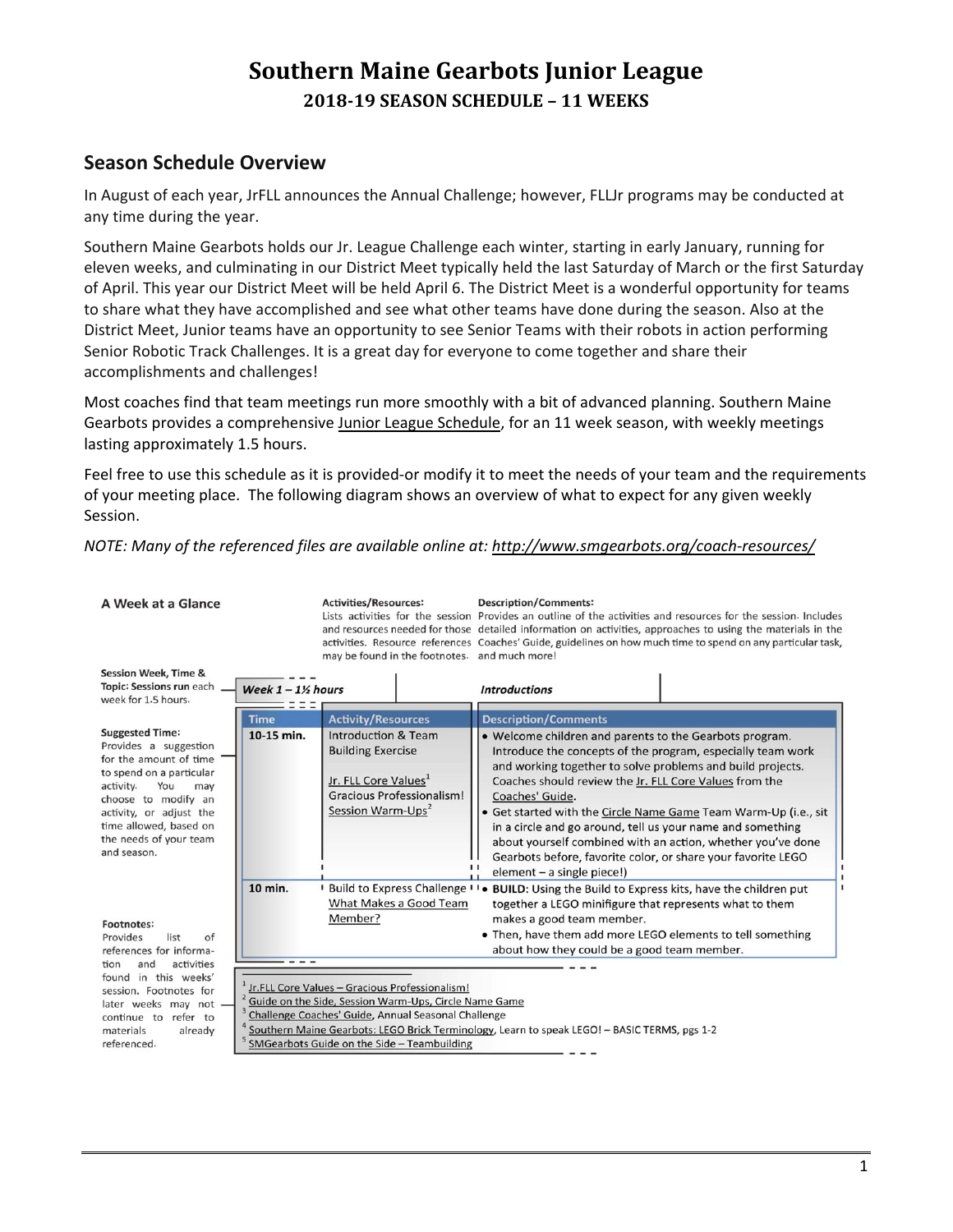| week $1 - 1/2$ nours |                                                                                                                                                                          | <i><b>INTroductions</b></i>                                                                                                                                                                                                                                                                                                                                                                                                                                                                                                                                                                      |  |
|----------------------|--------------------------------------------------------------------------------------------------------------------------------------------------------------------------|--------------------------------------------------------------------------------------------------------------------------------------------------------------------------------------------------------------------------------------------------------------------------------------------------------------------------------------------------------------------------------------------------------------------------------------------------------------------------------------------------------------------------------------------------------------------------------------------------|--|
| <b>Time</b>          | <b>Activity/Resources</b>                                                                                                                                                | <b>Description/Comments</b>                                                                                                                                                                                                                                                                                                                                                                                                                                                                                                                                                                      |  |
| 10-15 min.           | <b>Introduction &amp; Team</b><br><b>Building Exercise</b><br><b>FLLJr Core Values</b> <sup>1</sup><br><b>Gracious Professionalism!</b><br>Session Warm-Ups <sup>2</sup> | • Welcome children and parents to the Gearbots program.<br>Introduce the concepts of the program, especially team work<br>and working together to solve problems and build projects.<br>Coaches should review the FLLJr Core Values from the 2018-19<br>MISSION MOON <sup>SM</sup> Coaches' Guide.<br>• Get started with the Circle Name Game Team Warm-Up (i.e., sit<br>in a circle and go around, tell us your name and something<br>about yourself combined with an action, whether you've done<br>Gearbots before, favorite color, or share your favorite LEGO<br>element - a single piece!) |  |
| 10 min.              | <b>Build to Express Challenge</b><br>What Makes a Good Team<br>Member?                                                                                                   | • BUILD: Using the Build to Express kits, have the children put<br>together a LEGO minifigure that represents what to them<br>makes a good team member.<br>• Then, have them add more LEGO elements to tell something<br>about how they could be a good team member.                                                                                                                                                                                                                                                                                                                             |  |
| 15 min.              | Discuss Team and<br>Challenge<br><b>MISSION MOON</b><br>Challenge <sup>3</sup>                                                                                           | • FOCUS: Give an overview of what the MISSION MOON<br>challenge will be like from the 2018-2019 FLLJr MISSION MOON<br>Challenge overview document. Children will be responsible for<br>making decisions, building models by themselves, choosing a<br>team name and colors, etc.<br>· DISCUSS: From the Coaches' Guide, introduce the MISSION<br>MOON Challenge, including Explore; Create & Test with the                                                                                                                                                                                       |  |
| 5-10 min.            | Lego Brick Terminology <sup>4</sup><br>Learn to speak LEGO! -<br><b>BASIC TERMS</b>                                                                                      | model; the Show Me poster; and Share at the District Meet.<br>• Ask the Children if they're familiar with how LEGO bricks are<br>named, introduce concepts, the different elements and parts<br>that will be used. Make it interactive!<br>• There is a LOT here to cover. Take it slow. Do a little each week.<br>Add new terminology as you add new components.                                                                                                                                                                                                                                |  |
| 35 min.              | <b>Team Building Activities:</b><br>Guide on the Side -<br>Teambuilding <sup>5</sup>                                                                                     | • Select and work through one of the LEGO team building<br>activities from Guide on the Side - Teambuilding. See how the<br>Children do with it and have fun!<br>. Work on using LEGO Terminology during activities.                                                                                                                                                                                                                                                                                                                                                                             |  |
| 5 min.               | Wrap-Up and Review<br>FLLJr Core Values <sup>1</sup><br><b>Gracious Professionalism!</b>                                                                                 | • Team should put away all pieces and clean up area.<br>• Members should be encouraged to close the team meetings<br>with the <b>FLLJr Core Values</b> .<br>• Coach can wrap up meeting activities and remind students of<br>what they learned today.                                                                                                                                                                                                                                                                                                                                            |  |

# *Week 1 – 11/ hours* and *Introductions*

<sup>1</sup> FLLJr Core Values – Gracious Professionalism!

<sup>2</sup> Guide on the Side, Session Warm‐Ups, Circle Name Game <sup>3</sup>

<sup>&</sup>lt;sup>3</sup> 2018-19 MISSION MOON Coaches' Guide, 2018-2019 FLLJr MISSION MOON Challenge

<sup>4</sup> Southern Maine Gearbots: LEGO Brick Terminology, Learn to speak LEGO! – BASIC TERMS, pgs 1‐2

<sup>&</sup>lt;sup>5</sup> SMGearbots Guide on the Side – Teambuilding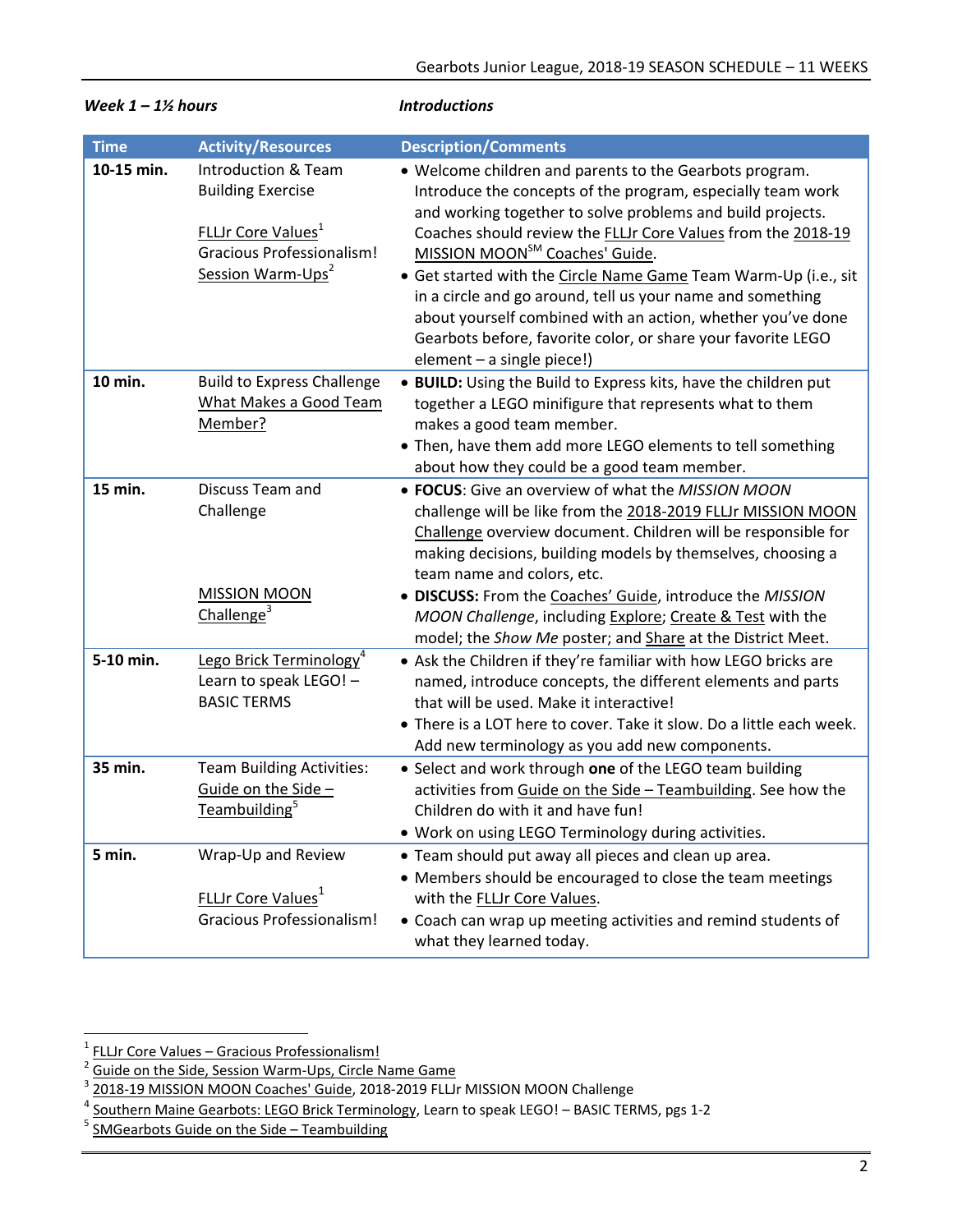| <b>Time</b> | <b>Activity/Resources</b>                                                                                                                           | <b>Description/Comments</b>                                                                                                                                                                                                                                                                                                                                                                                         |
|-------------|-----------------------------------------------------------------------------------------------------------------------------------------------------|---------------------------------------------------------------------------------------------------------------------------------------------------------------------------------------------------------------------------------------------------------------------------------------------------------------------------------------------------------------------------------------------------------------------|
| 5 min.      | Session Warm-Ups <sup>6</sup> OR<br>Free play with B2E Kits                                                                                         | . Join the team together for the Moon Ball Toss!<br>• B2E: Give the children an opportunity to explore Build to<br>Express kits while waiting for team mates to show up.                                                                                                                                                                                                                                            |
| 50 min.     | Discuss Team and<br>Challenge<br>Rocket Ship to the Moon <sup>7</sup>                                                                               | • FOCUS: You will begin introducing the challenge topic and<br>concepts from Session 2 through 5.<br>• READ: Read the EXPLORE section of "Rocket Ship to the Moon"<br>• DISCUSS: As you read the story, ask the team if they can think<br>of other differences between the Earth and the Moon. As you<br>describe the supplies, ask them why they might need them. Ask                                              |
|             | Rocket Ship to the Moon<br><b>Team Building Challenge</b>                                                                                           | the children what additional supplies they may need.<br>• BUILD: Have the team tell the Rocket Ship to the Moon story<br>using LEGOs! Have them take turns - calling/picking/building.<br>. The team should begin to build the MISSION MOON Inspire Set.<br>Remind them that their model will need to include this for the                                                                                          |
|             | Homework Ideas:<br>Rocket Ship to the Moon<br>Supply List <sup>8</sup>                                                                              | District Meet.<br>• HOMEWORK/IN SESSION: Have the team brainstorm additional<br>supplies they may need for their trip to the moon.                                                                                                                                                                                                                                                                                  |
| 30 min.     | <b>Introduction to Simple</b><br>Machines <sup>9</sup>                                                                                              | • This is the time to introduce the concepts of simple machines as<br>they relate to LEGOs.<br>• Brainstorm with Children about the different types of simple                                                                                                                                                                                                                                                       |
|             | <b>LEGO Set Instructions</b><br>$\frac{9689}{0}$ A-D <sup>10</sup><br>Recommended order:<br>B-Wheels - Wk 2<br>A-Gears - Wk 2/3<br>D-Pulleys - Wk 3 | machines. What are they and how do they work? How many<br>can you name? Review ALL types of simple machines.<br>• SHARE: Each week, CHOOSE ONE (or TWO) simple machines<br>from the LEGO Set Instructions 9689 A-D to use to illustrate a<br>different machine. You may either pre-build this model and<br>share it or build it during team-time.<br>• These simple machines models should be chosen in advance for |
|             | C-Levers - Wk 3/4<br>Lego Brick Terminology <sup>11</sup><br><b>Technic Components</b>                                                              | consideration for the following week WeDo build activity. See<br>the Table: Simple Machine Instructionals, WeDo Getting Started<br>Topics, and Model Activities <sup>12</sup> at the end of this Jr. Season<br>Schedule for the recommended build order.<br>• Continue to build on Lego Brick Terminology, Technic<br>Components                                                                                    |
| 5 min.      | Wrap-Up and Review                                                                                                                                  | • Team should put away all pieces and clean up area.<br>• Members should be encouraged to close the team meetings                                                                                                                                                                                                                                                                                                   |
|             | <b>FLLJr Core Values</b> <sup>1</sup><br><b>Gracious Professionalism!</b>                                                                           | with the FLLJr Core Values.<br>• Coach can wrap up meeting activities and remind students of<br>what they learned today.                                                                                                                                                                                                                                                                                            |

## *Week 2 – 1½ hours Team Building*

 6  $\frac{6}{7}$  Guide on the Side, Session Warm-Ups, Moon Ball Toss  $\frac{7}{7}$  2018, 10 MKS (2019, 2019, 2019, 2019, 2019)

 $\frac{7}{2}$  2018-19 MISSION MOON Coaches' Guide, 2018-2019 FLLJr MISSION MOON Challenge, Rocketship to the Moon

<sup>8</sup> 2018-19 MISSION MOON Coaches' Guide, 2018-2019 FLLJr MISSION MOON Challenge, Rocketship Model Plans<br><sup>9</sup> Introduction to Simple Machines, Wheels and Axles, Gears, Pulleys, and Levers

<sup>10</sup> LEGO Set Instructions 9689 A‐D, A‐Gears, B‐Wheels, C‐Levers, or D‐Pulleys

<sup>11</sup> Southern Maine Gearbots: LEGO Brick Terminology, Lego Brick Terminology, Technic Components, pgs 3‐6

<sup>&</sup>lt;sup>12</sup> SMGearbots Junior League Season Schedule, Table: Simple Machine Instructionals, pg 13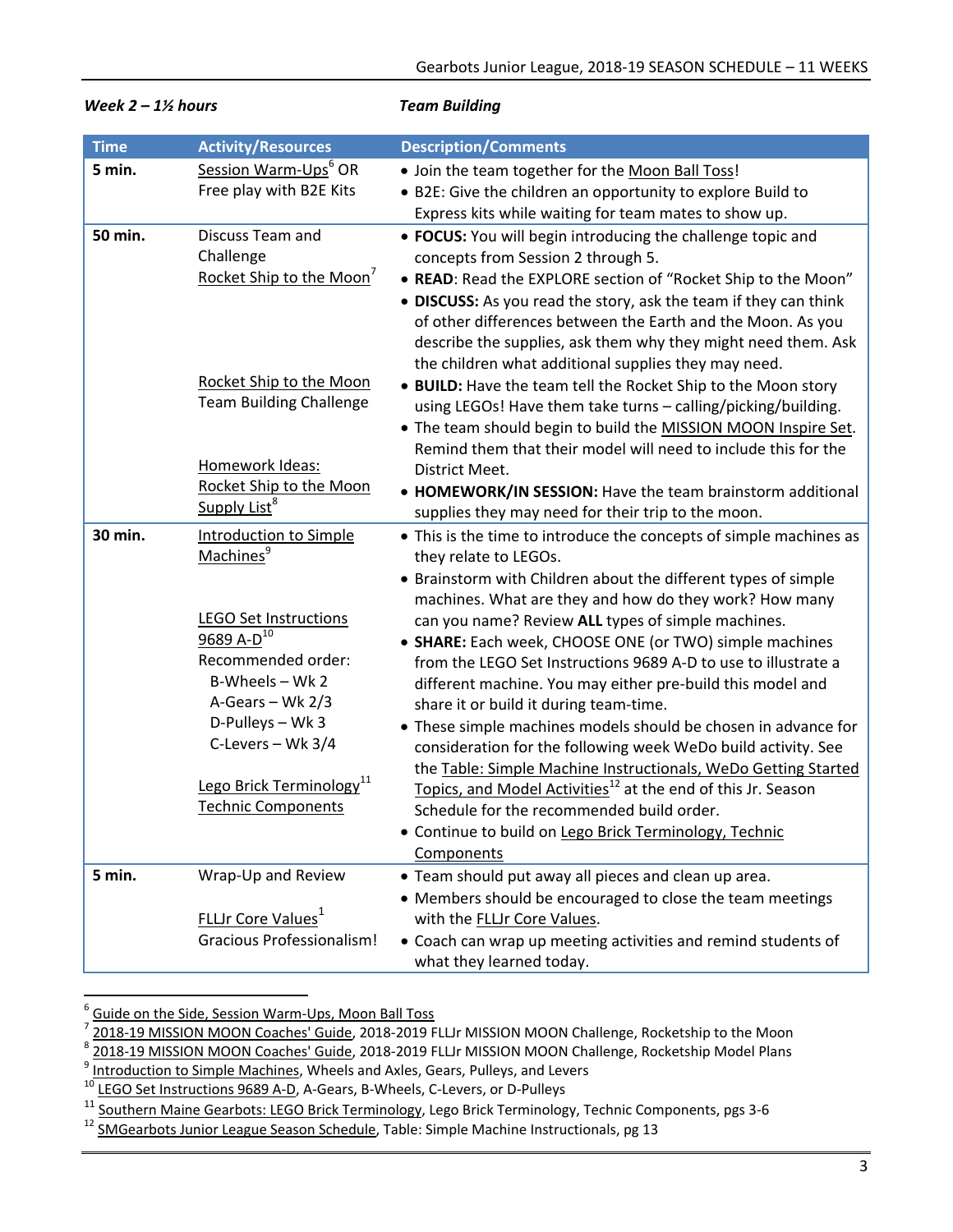| <b>Time</b> | <b>Activity/Resources</b>                                            | <b>Description/Comments</b>                                                                                              |
|-------------|----------------------------------------------------------------------|--------------------------------------------------------------------------------------------------------------------------|
| 5 min.      | Session Warm-Ups <sup>13</sup> OR                                    | . Join the team together for Silent Communication!                                                                       |
|             | Free play with B2E Kits                                              | • B2E: Give the children an opportunity to explore Build to                                                              |
|             |                                                                      | Express kits while waiting for team mates to show up.                                                                    |
| 20 min.     | Discuss Team and                                                     | • FOCUS: Answer questions about the Challenge. Clarify what the                                                          |
|             | Challenge                                                            | Challenge means and how the children should approach it.                                                                 |
|             |                                                                      | • HOMEWORK REVIEW: What kinds of solutions did the team                                                                  |
|             | Be an Engineer <sup>14</sup>                                         | come up with?                                                                                                            |
|             |                                                                      | • READ: "Be an Engineer" - skip the WeDo build suggestion.                                                               |
|             | Homework Ideas:                                                      | • HOMEWORK/IN SESSION: photocopy or print ahead of session<br>Have the children think about and write down/draw how they |
|             | Move and Store <sup>15</sup>                                         | would move supplies away from the Rocket Ship and where                                                                  |
|             |                                                                      | they would store them.                                                                                                   |
| 10 min.     | <b>Introduction to Simple</b>                                        | • Continue instruction on simple machines.                                                                               |
|             | Machines <sup>16</sup>                                               | • SHARE: Choose ONE or TWO simple machine instructional                                                                  |
|             |                                                                      | builds to follow on from the instruction from last week. Your                                                            |
|             | <b>LEGO Set Instructions</b>                                         | goal is to make it through Wheel & Axle, Gears, and Pulleys                                                              |
|             | 9689 A-D <sup>17</sup>                                               | (and maybe levers) for this week. Next week definitely levers!                                                           |
| 35 min.     | WeDo Software                                                        | • PURPOSE: To introduce team to the motorized parts and how                                                              |
|             |                                                                      | they work with wheels & axles, gears, pulleys, & levers. To                                                              |
|             |                                                                      | introduce team to the WeDo software.                                                                                     |
|             | WeDo Discussion Guide <sup>18</sup><br><b>WeDo Software: Getting</b> | . Work on WeDo Getting Started and follow WeDo Discussion                                                                |
|             | Started <sup>19</sup>                                                | Guide related to the simple machines you have instructed<br>above (7-8 min. each) - models build on each other as you go |
|             |                                                                      | along, so don't take them apart when you go to the next build.                                                           |
|             |                                                                      | · BUILD: Split team into two groups, and build TWO models, one                                                           |
|             | Lego Brick Terminology <sup>11</sup>                                 | with USB hub, one with battery pack. Swap halfway through.                                                               |
|             | <b>Technic Components</b>                                            | • Assign navigators, finders, builders, and checkers - alternate.                                                        |
| 5-15 min.   | Homework Ideas:                                                      | • HOMEWORK: photocopy or print ahead of session                                                                          |
|             | What's in a Name? <sup>20</sup>                                      | Have the children research the meanings of their own names.                                                              |
|             |                                                                      | Have them think about the meanings of team names.                                                                        |
|             | Optional - Team Building:                                            | . Team Name and Color: Have them bring back a team name and                                                              |
|             | Lego Name Game <sup>21</sup>                                         | color for next week to share for voting.                                                                                 |
|             |                                                                      | · Team-building activity, Lego Name Game, if desired.                                                                    |
| 5 min.      | Wrap-Up and Review                                                   | • Team should put away all pieces and clean up area.                                                                     |
|             | FLLJr Core Values <sup>1</sup>                                       | • Members should be encouraged to close the team meetings                                                                |
|             | <b>Gracious Professionalism!</b>                                     | with the FLLJr Core Values.                                                                                              |

### *Week 3 – 1½ hours Team Name/Be and Engineer*

<sup>&</sup>lt;sup>13</sup> Guide on the Side, Session Warm-Ups, Silent Communication

<sup>&</sup>lt;sup>14</sup> <u>2018-19 MISSION MOON Coaches' Guide</u>, 2018-2019 FLLJr MISSION MOON Challenge, <u>Be and Engineer</u><br><sup>15</sup> Guide on the Side, Homework Ideas, Move and Store<br><sup>16</sup> Introduction to Simple Machines, Wheel and Axle, Gears, Pull

<sup>&</sup>lt;sup>17</sup> LEGO Set Instructions 9689 A-D, A-Gears, B-Wheels, C-Levers, or D-Pulleys<br><sup>18</sup> WeDo Discussion Guide, Getting Started, pg 24 located in section 5 of the <u>2018-19 MISSION MOON Coaches' Guide</u><br><sup>19</sup> WeDo Software: Getti

<sup>&</sup>lt;sup>21</sup> Guide on the Side, Team Building, LEGO Name Game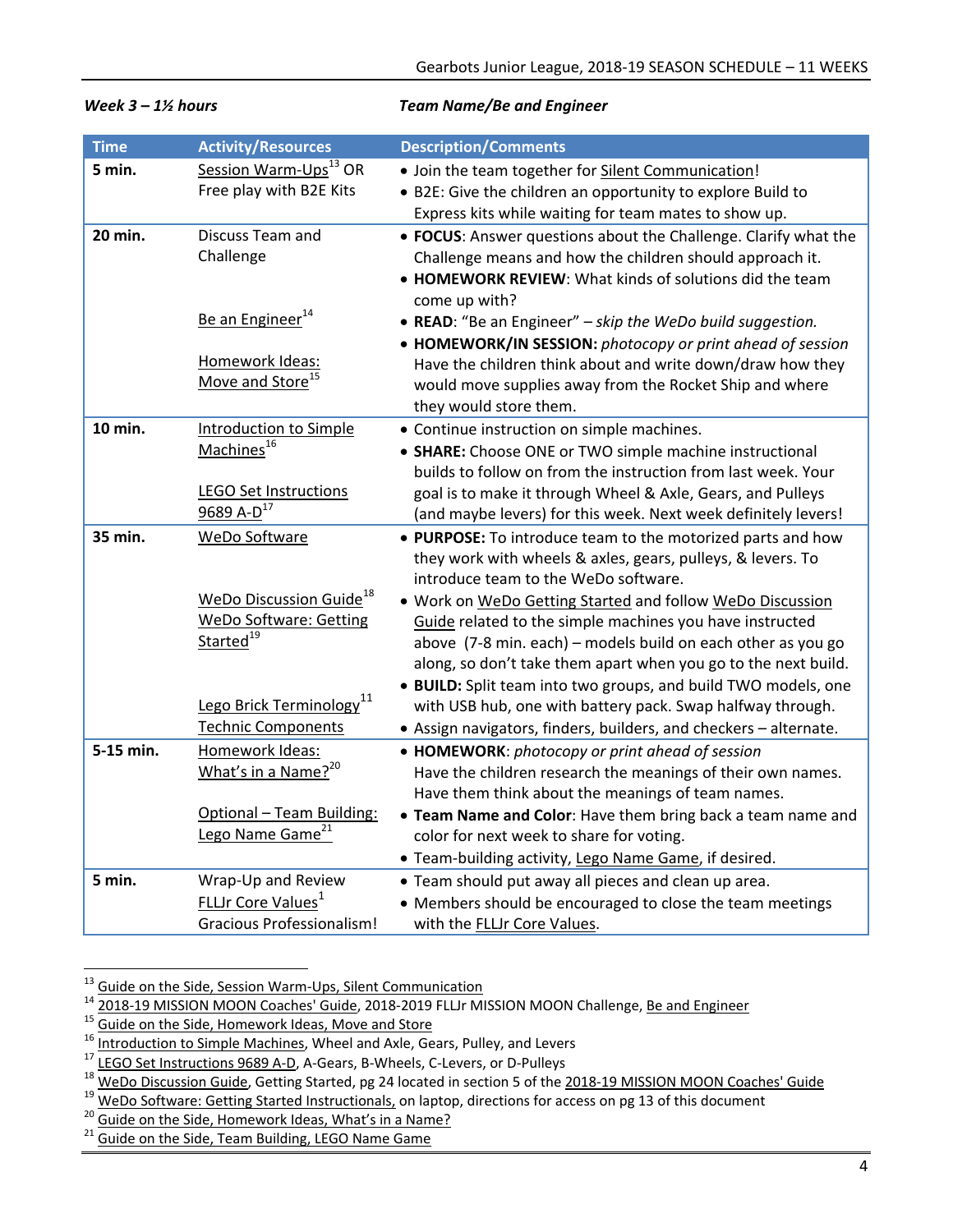| <b>Time</b> | <b>Activity/Resources</b>                                                                                                                                                                               | <b>Description/Comments</b>                                                                                                                                                                                                                                                                                                                                                                                                                                                                                                                                                                                                                                                                                            |
|-------------|---------------------------------------------------------------------------------------------------------------------------------------------------------------------------------------------------------|------------------------------------------------------------------------------------------------------------------------------------------------------------------------------------------------------------------------------------------------------------------------------------------------------------------------------------------------------------------------------------------------------------------------------------------------------------------------------------------------------------------------------------------------------------------------------------------------------------------------------------------------------------------------------------------------------------------------|
| 5 min.      | Mini-Build with B2E Kits                                                                                                                                                                                | . Join the team together for a Move and Store Mini-Build using<br>the B2E: Build a LEGO® model that shows one real or imaginary<br>way that you could move and store supplies from the rocket.                                                                                                                                                                                                                                                                                                                                                                                                                                                                                                                         |
| 10-15 min.  | <b>Team Name</b><br>Vote!                                                                                                                                                                               | • Complete and discuss team build Lego Name Game from<br>previous week, if more time is needed.<br>· DISCUSS: and vote on team name and Color.                                                                                                                                                                                                                                                                                                                                                                                                                                                                                                                                                                         |
| 25-40 min.  | Discuss Team and<br>Challenge                                                                                                                                                                           | • FOCUS: Review the Move and Store from the team homework.<br>If team members didn't get this done give them a few minutes<br>to come up with a few ideas.                                                                                                                                                                                                                                                                                                                                                                                                                                                                                                                                                             |
|             | Water on the Moon <sup>22</sup>                                                                                                                                                                         | • READ: "Water on the Moon"<br>• BRAINSTORM: Ask the team: 1 where they will look for water;<br>2 how they might bring it to their moon base; 3 how they might<br>store it; and, 4 how they might use it. Have the team record<br>their ideas.<br>• BUILD: Have the team break into two groups: Group 1 build a<br>model showing how they will look for water and return it to the<br>moon base; Group 2 build a model showing how they will store<br>and use the water.                                                                                                                                                                                                                                               |
| 10 min.     | Introduction to Simple<br>Machines <sup>23</sup><br><b>LEGO Set Instructions</b><br>9689 C-Levers <sup>24</sup>                                                                                         | • Choose simple machine instructionals<br>• SHARE: Levers should be covered if you haven't done them,<br>otherwise move on to the Screw (part of the Worm Screw in<br>the Technic Components), Wedge (an Axe in the B2E Kits), and<br>Inclined Plane (any slope piece).                                                                                                                                                                                                                                                                                                                                                                                                                                                |
| 20-30 min.  | WeDo Getting Started <sup>40</sup><br>WeDo Model Activities <sup>41</sup><br>LEGO Instructions 9580 <sup>25</sup><br>Roaring Lion (5)<br>Dancing Birds (1)<br>Hungry Alligator (4)<br>Giant Escape (11) | • If needed, continue WeDo Getting Started activities and follow<br>WeDo Discussion Guide <sup>18</sup> (7-8 min. each).<br>. WeDo Model Activities - The Model Activities provide the best<br>instruction in the use of the WeDo kits. They also are the most<br>fun for the children in building. Begin with the Lion (Gears) and<br>one of the three that illustrate Pulleys.<br>· BUILD: Split team into two groups, and build TWO models, one<br>with USB hub, one with battery pack. Swap and rebuild.<br>• Refer to the Table: Simple Machine Instructionals, WeDo<br>Getting Started Topics, and Model Activities <sup>26</sup> for selection.<br>• Continue to build on Brick Terminology, Technic Components |
| 5 min.      | Wrap-Up and Review<br>FLLJr Core Values <sup>1</sup><br><b>Gracious Professionalism!</b>                                                                                                                | • Team should put away all pieces and clean up area.<br>• Members should be encouraged to close the team meetings<br>with the <b>FLLJr Core Values</b> .<br>• Coach can wrap up meeting activities and remind students of<br>what they learned today.                                                                                                                                                                                                                                                                                                                                                                                                                                                                  |

*Week 4 – 1½ hours Idea Generation – I*

<sup>&</sup>lt;sup>22</sup> 2018-19 MISSION MOON Coaches' Guide, 2018-2019 FLLJr MISSION MOON Challenge, Water on the Moon

<sup>&</sup>lt;sup>23</sup> Introduction to Simple Machines, Levers, Screws, Wedges, and Inclined Planes<br><sup>24</sup> LEGO Set Instructions 9689 A-D, C-Levers, if not yet covered

<sup>&</sup>lt;sup>25</sup> LEGO Instructions 9580, WeDo Model Activities, as booklets in kits, as PDFs on the computers, and in the WeDo Software  $\frac{26}{16}$  SMGearbots Junior League Season Schedule, Table: Simple Machine Instructionals, pg 13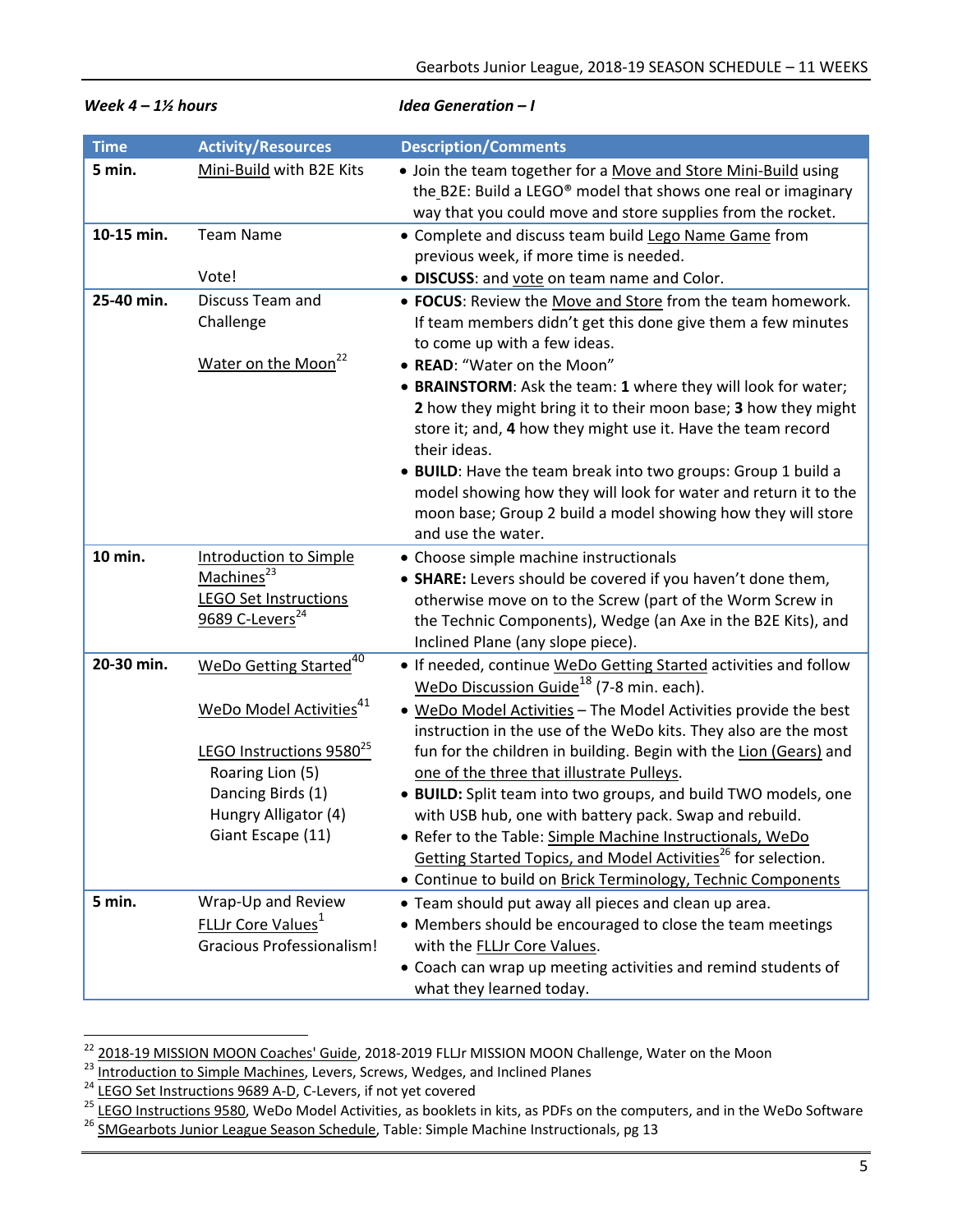| <b>Time</b> | <b>Activity/Resources</b>                                                                                                    | <b>Description/Comments</b>                                                                                                                                                                                                                                                            |
|-------------|------------------------------------------------------------------------------------------------------------------------------|----------------------------------------------------------------------------------------------------------------------------------------------------------------------------------------------------------------------------------------------------------------------------------------|
| 5 min.      | Mini-Build with MISSION<br><b>MOON Inspire Set</b><br>Bag 2                                                                  | . Join the team together for the <b>Energy Use Mini-Build</b> using the<br>B2E: Think about how they use energy day to day. Build a LEGO<br>model of that shows how they use energy, and have them talk<br>about it. Have them think about how that might be different on<br>the Moon. |
| 35 min.     | Discuss Team and<br>Challenge                                                                                                | • DISCUSS: what they found through MISSION MOON - My<br>Water on the Moon activity. What ideas do they have for using<br>water on the Moon?                                                                                                                                            |
|             | Energy on the Moon <sup>27</sup>                                                                                             | • READ: "Energy on the Moon"<br>• BRAINSTORM: Ask the team: 1 how they might collect energy;<br>2 how they might store it; 3 and, how they might use it. Have                                                                                                                          |
|             |                                                                                                                              | the team record their ideas.<br>. BUILD: Go over the problem presented in the Read section with<br>the team. Make sure they understand the goal: to collect, store,<br>and use energy. Then, have the team create some Mini-Builds<br>to illustrate their ideas.                       |
|             | Homework Ideas:<br>MISSION MOON:<br>Interview <sup>28</sup>                                                                  | • HOMEWORK: photocopy or print ahead of session<br>MISSION MOON: Interview - Have the children conduct the<br>MISSION MOON interview with someone at home or in school,<br>and bring back their information next session.                                                              |
| 5-10 min.   | <b>Introduction to Simple</b><br>Machines <sup>29</sup><br>Lego Brick Terminology <sup>11</sup><br><b>Technic Components</b> | • SHARE: Finish up with the simple machine instructionals<br>• Provide a final recap of all the Simple Machines<br>· Refer to Lego Brick Terminology, Technic Components if<br>needed                                                                                                  |
| 35 min.     | WeDo Getting Started <sup>40</sup><br>WeDo Model Activities <sup>41</sup>                                                    | • Select one WeDo Getting Started activity, if needed<br>• Complete WeDo Model Activity from last session OR<br>select a new WeDo Model Activity to continue to build upon                                                                                                             |
|             | LEGO Instructions 9580 <sup>30</sup>                                                                                         | the Simple Machines concepts.<br>. Note: Build can be completed at next meeting if extra time is<br>needed                                                                                                                                                                             |
| 5 min.      | Wrap-Up and Review                                                                                                           | • Team should put away all pieces and clean up area.<br>• Members should be encouraged to close the team meetings                                                                                                                                                                      |
|             | FLLJr Core Values <sup>1</sup>                                                                                               | with the FLLJr Core Values.                                                                                                                                                                                                                                                            |
|             | <b>Gracious Professionalism!</b>                                                                                             | • Coach can wrap up meeting activities and remind students of<br>what they learned today.                                                                                                                                                                                              |

*Week 5 – 1½ hours Idea Generation – II*

<sup>&</sup>lt;sup>27</sup> 2018-19 MISSION MOON Coaches' Guide, 2018-2019 FLLJr MISSION MOON Challenge, Energy on the Moon<br><sup>28</sup> Guide on the Side, Homework Ideas, MISSION MOON – Interview

<sup>&</sup>lt;sup>29</sup> Introduction to Simple Machines, Levers, Screws, Wedges, and Inclined Planes<br><sup>30</sup> LEGO Instructions 9580, WeDo Model Activities, as hard copy booklets in kits, as PDFs on the computers, and in the WeDo Software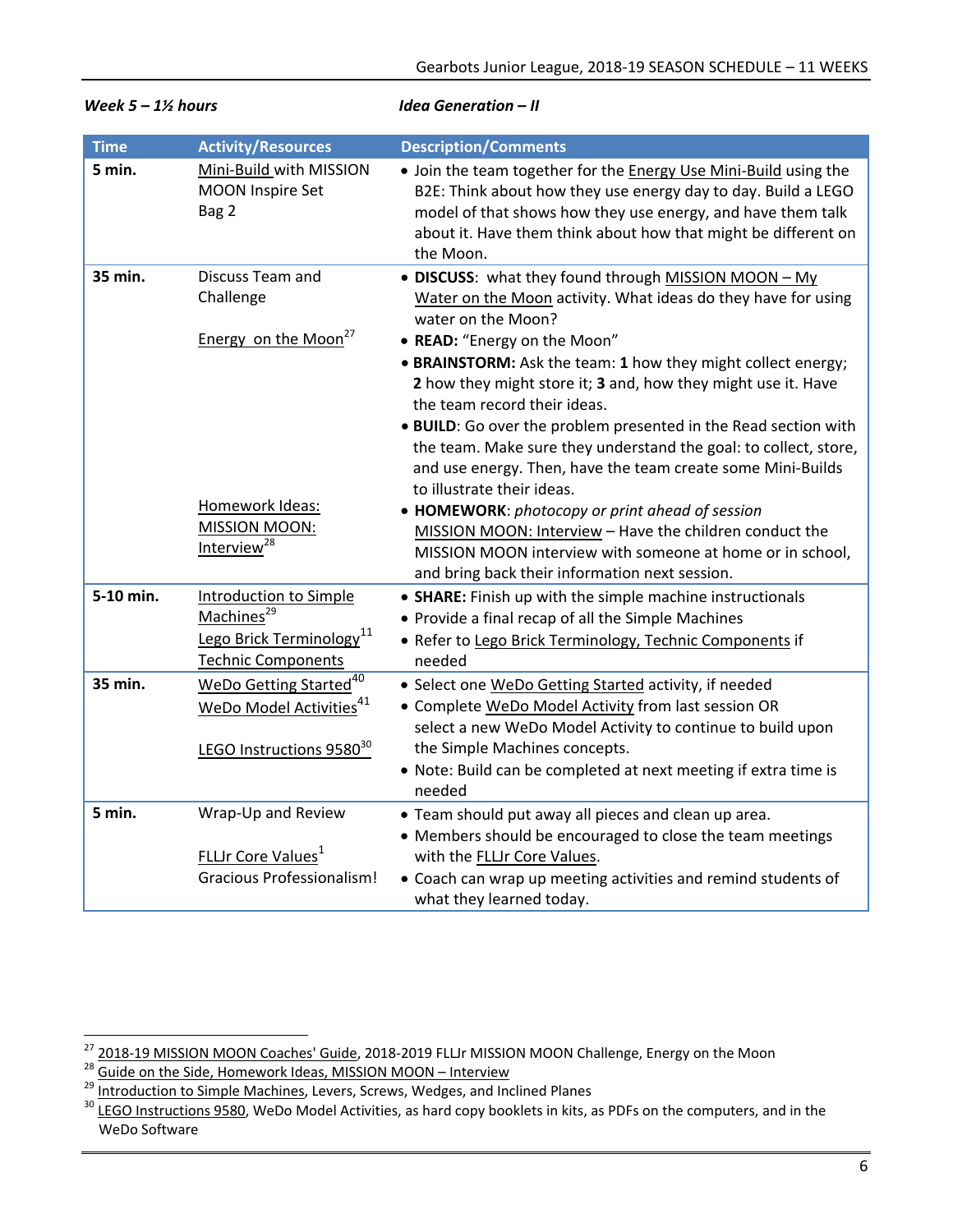| <b>Time</b> | <b>Activity/Resources</b>                                                                                         | <b>Description/Comments</b>                                                                                                                                                                                                                                                                                                                                                                                                                                                                  |
|-------------|-------------------------------------------------------------------------------------------------------------------|----------------------------------------------------------------------------------------------------------------------------------------------------------------------------------------------------------------------------------------------------------------------------------------------------------------------------------------------------------------------------------------------------------------------------------------------------------------------------------------------|
| 5 min.      | Free play with B2E Kits                                                                                           | . This is the last day the kids have free play with the B2E kits.<br>• At this point we will start to focus on building and preparing for<br>the challenge.                                                                                                                                                                                                                                                                                                                                  |
| 45 min.     | Discuss Team and<br>Challenge<br>Warm-Up: Alarms                                                                  | · DISCUSS: the MISSION MOON - Interview homework.<br>• Let the team know that they will be building an alarm system<br>for their Moon Base later in the session. Ask them to give some<br>examples of alarms: clocks, doors, fire alarms, etc.)<br>• DISCUSS: Why are alarms useful? To give reminders, warnings,<br>alerts, etc.                                                                                                                                                            |
|             | Air on the Moon <sup>31</sup>                                                                                     | • READ: "Air on the Moon"<br>• BRAINSTORM: Ask the team to think about how the astronauts<br>could move safely from inside to the surface of the moon. An<br>airlock is a small room where on door is open at a time,<br>allowing the astronauts to pass from inside to outside and back                                                                                                                                                                                                     |
|             | Mini-Build:<br>Air on the Moon                                                                                    | safely while conserving air.<br>• BUILD: Have the team break into two groups: Group 1 focus on<br>building and programming an alarm using the WeDo software,<br>Group 2 should focus on how they will find, collect, and breathe<br>air on the Moon.                                                                                                                                                                                                                                         |
|             | <b>Idea Generation</b><br><b>Team Building Challenge</b><br>and Model Drawing                                     | • FOCUS: Talk with the team about how in the next couple weeks<br>they will soon start building their Moon Base model. Their<br>model will need to include the information that they have<br>gathered so far, as well as more information to come.<br>• FOCUS: You will help guide the children in planning the model<br>around their Moon Base. Be there to capture the information<br>and keep the discussion moving.<br>• SHOW ME: Begin discussing the <b>Show Me</b> Poster. Review the |
|             |                                                                                                                   | rules and requirements as outlined in the 2018-2019 FLLJr<br>MISSION MOON Challenge.<br>• Ask students to begin bringing materials (photos, magazine<br>clippings, writings, drawings, print-outs) to be used in the Show<br>Me poster.                                                                                                                                                                                                                                                      |
| 35 min.     | WeDo Getting Started <sup>40</sup><br>WeDo Model Activities <sup>41</sup><br>LEGO Instructions 9580 <sup>32</sup> | • BUILD: Select one WeDo Getting Started activity, if needed<br>• Complete WeDo Model Activity from last session OR<br>select a new WeDo Model Activity based on what coaches think<br>teams may need to consider when working on their own model.<br>• Note: Build can be completed at next meeting if extra time is<br>needed                                                                                                                                                              |
| 5 min.      | Wrap-Up and Review<br><b>FLLJr Core Values</b> <sup>1</sup><br><b>Gracious Professionalism!</b>                   | • Team should put away all pieces and clean up area.<br>• Members should be encouraged to close the team meetings<br>with the FLLJr Core Values.                                                                                                                                                                                                                                                                                                                                             |

### *Week 6 – 1½ hours Idea Generation – III*

<sup>&</sup>lt;sup>31</sup> 2018-19 MISSION MOON Coaches' Guide, 2018-2019 FLLJr MISSION MOON Challenge, Air on the Moon<br><sup>32</sup> LEGO Instructions 9580, WeDo Model Activities, as hard copy booklets in kits, as PDFs on the computers, and in the WeDo Software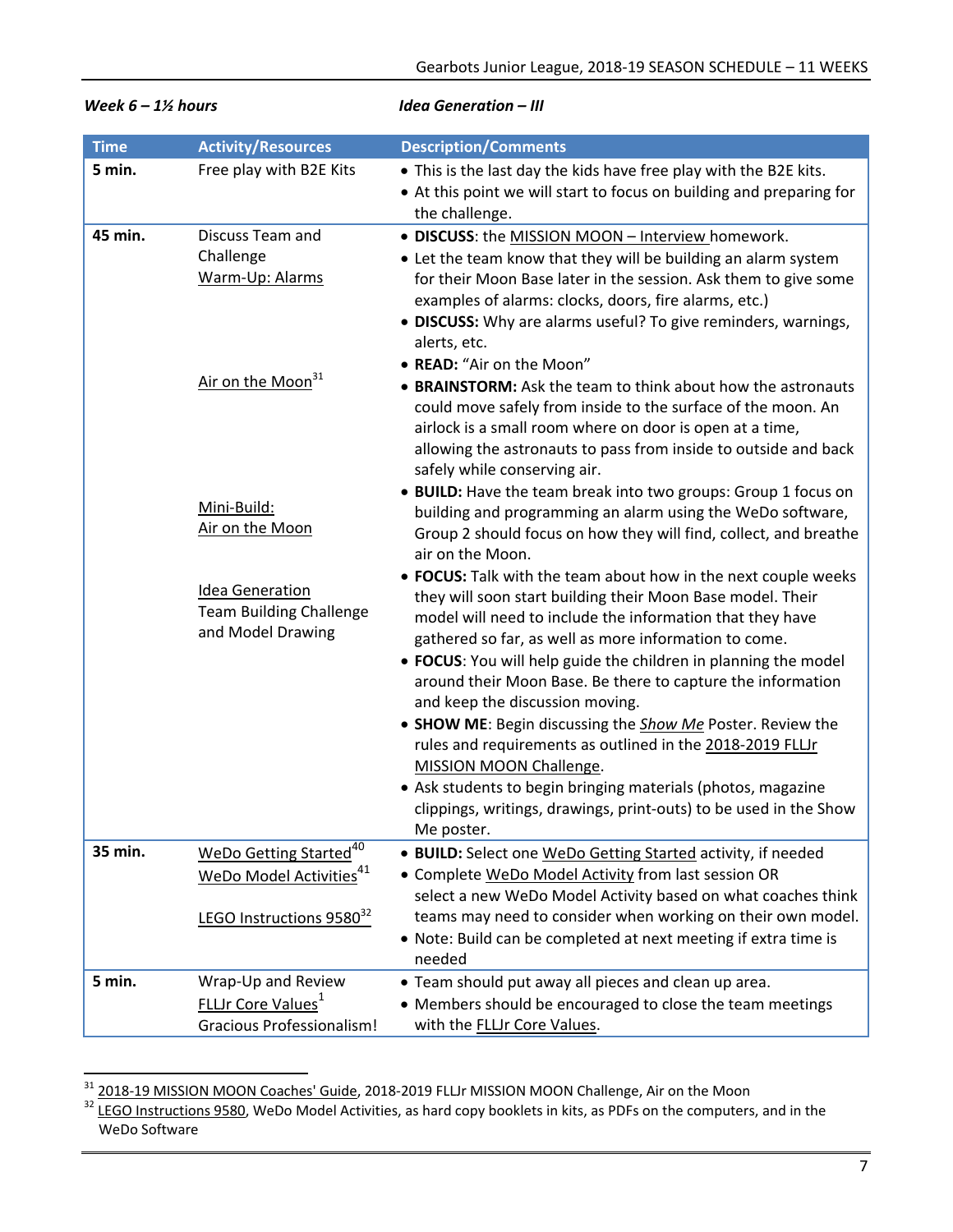| <b>Time</b> | <b>Activity/Resources</b>                                                                       | <b>Description/Comments</b>                                                                                                                                                                                                                                                                                                                                                                                                                                                                                                                                                                                                                                                                                                                                                                                                                                                                                                                                                                                                                                                                                                                                                                                                                                                                                                                                                                                                                                                                                                                                    |
|-------------|-------------------------------------------------------------------------------------------------|----------------------------------------------------------------------------------------------------------------------------------------------------------------------------------------------------------------------------------------------------------------------------------------------------------------------------------------------------------------------------------------------------------------------------------------------------------------------------------------------------------------------------------------------------------------------------------------------------------------------------------------------------------------------------------------------------------------------------------------------------------------------------------------------------------------------------------------------------------------------------------------------------------------------------------------------------------------------------------------------------------------------------------------------------------------------------------------------------------------------------------------------------------------------------------------------------------------------------------------------------------------------------------------------------------------------------------------------------------------------------------------------------------------------------------------------------------------------------------------------------------------------------------------------------------------|
| 5-10 min.   | Free play<br>Homework Ideas:<br>Team Interview <sup>33</sup>                                    | • HOMEWORK: photocopy or print ahead of session<br>While not really homework, The Team Interview is a great way<br>to get the information you need for the Show Me poster.<br>• As kids arrive, pair them up for interviews. If you have an odd<br>number of kids, have some work in groups of three.                                                                                                                                                                                                                                                                                                                                                                                                                                                                                                                                                                                                                                                                                                                                                                                                                                                                                                                                                                                                                                                                                                                                                                                                                                                          |
| 20-30 min.  | Discuss Team and<br>Challenge<br>Solving Problems on the<br>Moon <sup>34</sup>                  | · DISCUSS: what you covered last session. You should review the<br>Air on the Moon ideas that the team members completed last<br>sessions. Also, cover any other model planning that you started.<br>• READ: "Solving Problems on the Moon"<br>• BRAINSTORM: What will the team do for fun on the Moon?<br>What will they eat? How will they spend their time? How will<br>they get around? Have the team come up with ideas!<br>• FOCUS: Let your team know that they will begin planning their<br>LEGO model for the MISSION MOON Challenge. Remind them<br>that the basic parts of the Challenge are to 1) include the<br>Rocket Ship to the Moon as part of the Moon Base; 2) show use<br>of Water, Energy, and Air in Problem Solving on the Moon Base;<br>and 3) Show what they have learned through their LEGO model<br>and Show Me poster. Ask team members to take turns sharing<br>what they have learned about the Moon and planning to live in<br>a Moon Base.<br>• SHOW ME: The <b>Show Me</b> Poster has specific content<br>requirements. Check to see that you have the bits and pieces<br>needed to fill out the poster.<br>• Gather together the materials the students have brought in.<br>Help them organize the information in a way that makes sense.<br>• See what you have and what is missing. Ask student to bring in<br>more materials.<br>• You may have students type their research information,<br>interview responses, and other information into the computer.<br>This can be printed out and attached to the Show Me poster. |
| 35-45 min.  | Lego Team Build<br><b>FLLJr Coach's Guide to</b><br>Building and More <sup>35</sup>             | <b>OPTIONAL BUILD:</b> Choose one of the more complicated models<br>(Crazy Floors Model OR Crane Model) from the FLLJr Coach's<br>Guide to Building and More. NOTE: These may take more than<br>one meeting for the team to build.<br>• Coach should emphasize team work / working together to<br>figure out any issues that arise.                                                                                                                                                                                                                                                                                                                                                                                                                                                                                                                                                                                                                                                                                                                                                                                                                                                                                                                                                                                                                                                                                                                                                                                                                            |
| 5 min.      | Wrap-Up and Review<br><b>FLLJr Core Values</b> <sup>1</sup><br><b>Gracious Professionalism!</b> | • Team should put away all pieces and clean up area.<br>• Members should be encouraged to close the team meetings<br>with the FLLJr Core Values.                                                                                                                                                                                                                                                                                                                                                                                                                                                                                                                                                                                                                                                                                                                                                                                                                                                                                                                                                                                                                                                                                                                                                                                                                                                                                                                                                                                                               |

# *Week 7 – 1½ hours Model and Poster Planning*

 <sup>33</sup> Guide on the Side, Homework Ideas, Team Interview

<sup>&</sup>lt;sup>34</sup> 2018-19 MISSION MOON Coaches' Guide, 2018-2019 FLLJr MISSION MOON Challenge, Plan the LEGO Model<br><sup>35</sup> FLLJr Coach's Guide to Building and More, Crazy Floors Model OR Crane Model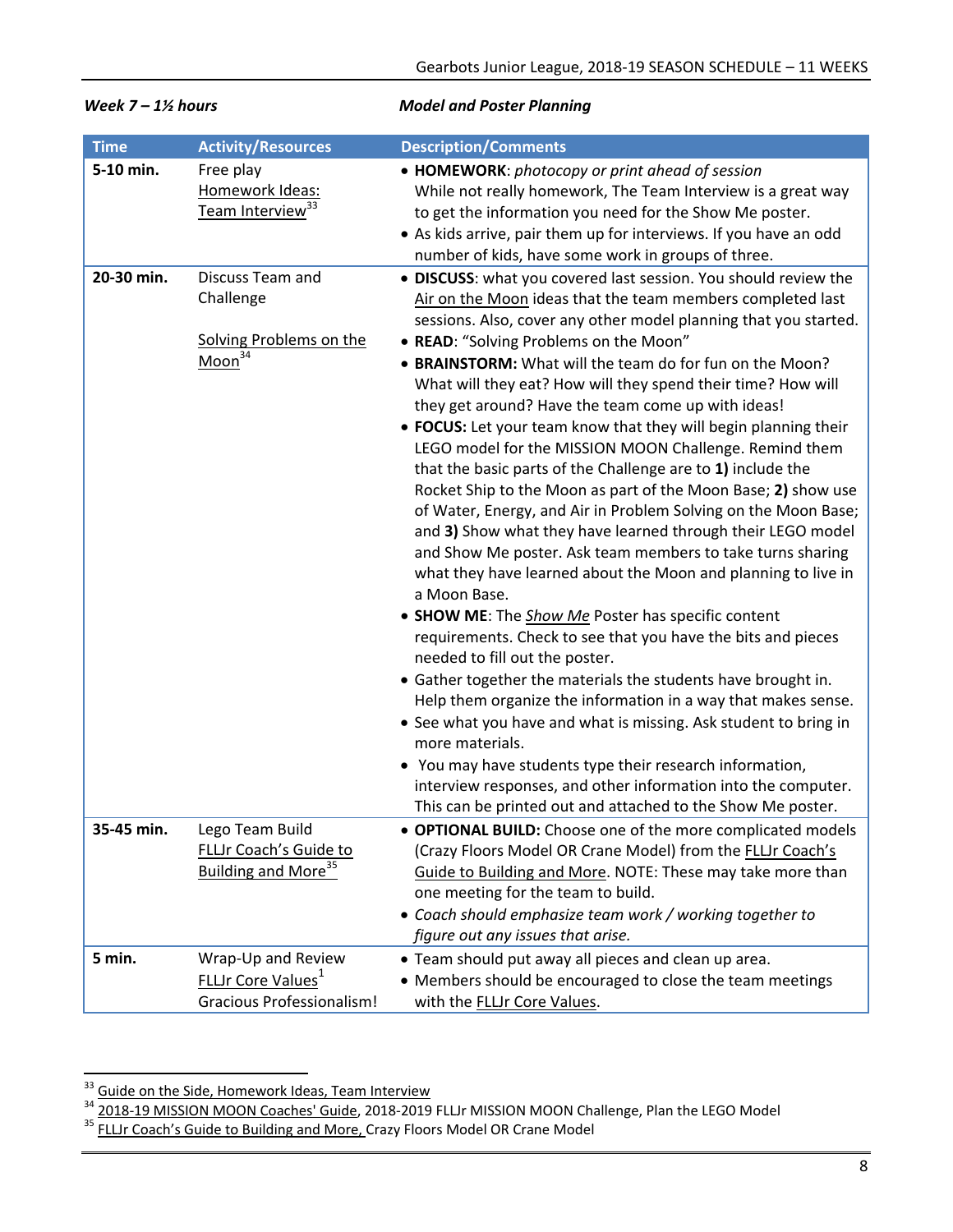| $\alpha$ o $-$ 1/2 nours |                                                         | <i>DUIIU IL! –I</i>                                                                                                                                                                                                                                                                                                                                                                              |  |
|--------------------------|---------------------------------------------------------|--------------------------------------------------------------------------------------------------------------------------------------------------------------------------------------------------------------------------------------------------------------------------------------------------------------------------------------------------------------------------------------------------|--|
| <b>Time</b>              | <b>Activity/Resources</b>                               | <b>Description/Comments</b>                                                                                                                                                                                                                                                                                                                                                                      |  |
| 5 min.                   | Get Ready                                               | • Early arriving members can help get materials out and ready for<br>the session. They can help lay out materials for the poster, get<br>out the model for the build, and put out chairs.                                                                                                                                                                                                        |  |
| 20 min.                  | Discuss Team and<br>Challenge                           | · DISCUSS: final materials students brought in for Show Me<br>poster. What is missing? Is there anything else to include?<br>• SHOW ME: The Poster should be assembled during Weeks 9<br>through 11. Plan to have all materials ready for assembly during<br>those weeks. Week 11 is used for last minute tweaks to the<br>model and finishing touches on the poster.                            |  |
|                          | <b>FIRST Consent/Release</b><br>Agreement <sup>36</sup> | • PHOTOS: Take photos of team members for the Show Me<br>Poster. Check with parents to see if it is OK to use children's<br>photos on the poster. If not, ask the child to draw a picture or<br>pick a favorite picture of a minifigure to represent them on the<br>poster. Take photos while children are working on the Team<br>Build so as not to take up too much time.                      |  |
| 50 min.                  | Lego Team Build                                         | • Finish Lego build from previous meeting if extra time is needed,<br>but the main focus for this session is to begin building the<br>Challenge model.<br>• FOCUS: Discuss how team will begin to build their challenge<br>model.                                                                                                                                                                |  |
|                          | Create Your Moon Base <sup>37</sup>                     | • READ: "Create Your Moon Base" It is time to bring everything<br>together and start building! Have the team members review<br>the design of the model that they decided on during the last<br>session. Ask the team how they think they could work together<br>to build the model. Remind them that it is important that<br>everyone get a chance to build.                                     |  |
|                          |                                                         | • BUILD: What are Water, Energy, and Air solutions that the team<br>members have chosen? Using Build to Express and the MISSION<br>MOON Inspire Set Bag 2, have the team build a model that<br>shows two or three things that they think should definitely be<br>shown in the team's MISSION MOON model. Discuss additional<br>ideas that can be built to address the MISSION MOON<br>Challenge. |  |
|                          |                                                         | · BUILD: Work on team challenge model!                                                                                                                                                                                                                                                                                                                                                           |  |
| 15 min.                  | Wrap-Up and Review                                      | . Team should review what worked and what didn't, what the<br>next steps are for model, what they would like to do and ideas<br>to accomplish that. Some team members may investigate<br>possible solutions to problems that arose during the week.                                                                                                                                              |  |
|                          | FLLJr Core Values <sup>1</sup>                          | • Members should be encouraged to close the team meetings                                                                                                                                                                                                                                                                                                                                        |  |
|                          | <b>Gracious Professionalism!</b>                        | with the FLLJr Core Values.<br>• Team should put away all pieces and clean up area.                                                                                                                                                                                                                                                                                                              |  |

*Week 8 – 1½ hours Build It! –I*

 <sup>36</sup> FIRST Consent/Release Agreement

<sup>&</sup>lt;sup>37</sup> 2018-19 MISSION MOON Coaches' Guide, 2018-2019 FLLJr MISSION MOON Challenge, Build the LEGO Model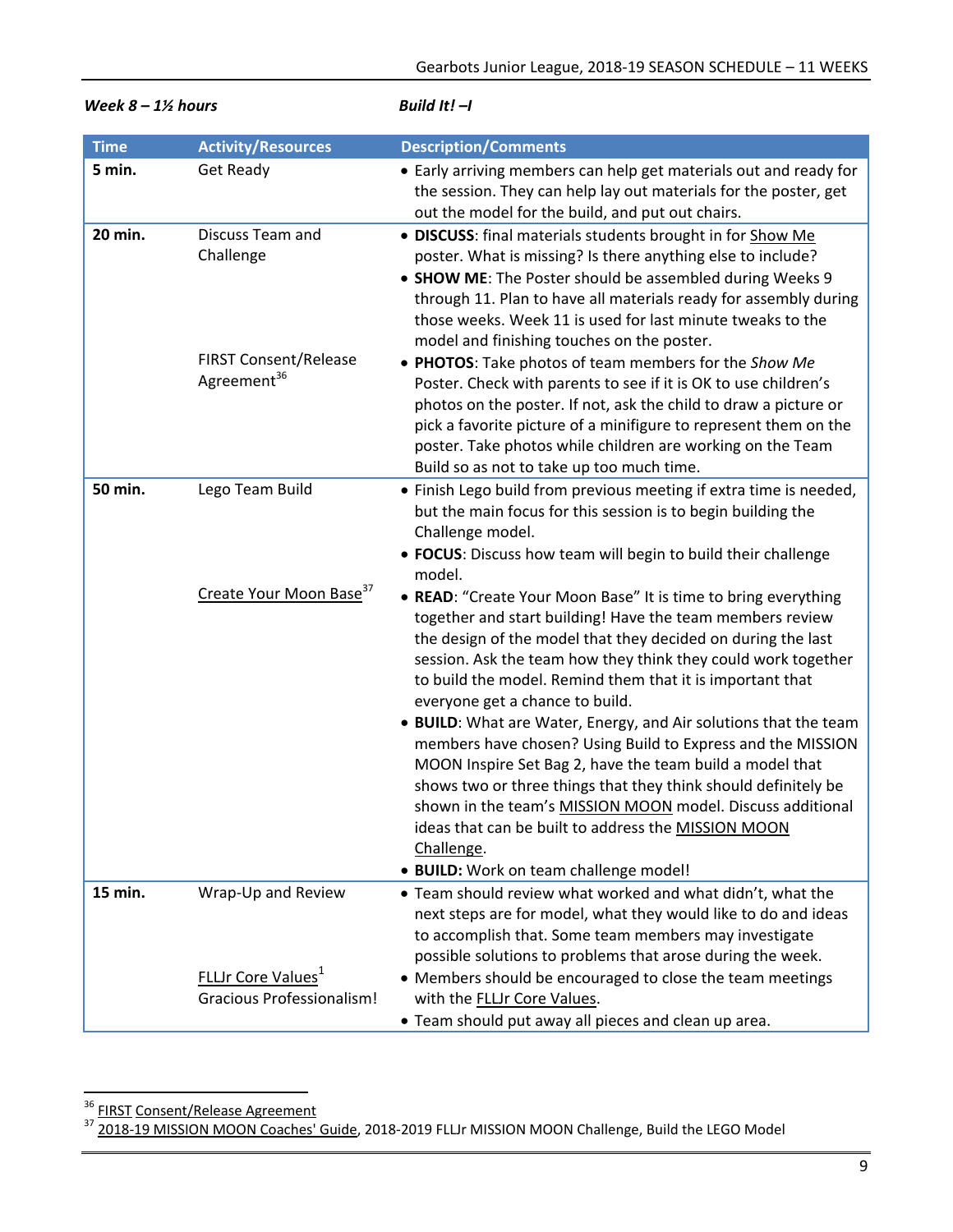| weeк 9 – 1½ nours |                                                                                | Build It! –II                                                                                                                                                                                                                                                                                                                                                                                                                                                                                                                                                                                                       |  |
|-------------------|--------------------------------------------------------------------------------|---------------------------------------------------------------------------------------------------------------------------------------------------------------------------------------------------------------------------------------------------------------------------------------------------------------------------------------------------------------------------------------------------------------------------------------------------------------------------------------------------------------------------------------------------------------------------------------------------------------------|--|
| <b>Time</b>       | <b>Activity/Resources</b>                                                      | <b>Description/Comments</b>                                                                                                                                                                                                                                                                                                                                                                                                                                                                                                                                                                                         |  |
| 5 min.            | Get Ready                                                                      | • Early arriving members can help get materials out and ready for<br>the session. They can help lay out materials for the poster, get<br>out the model for the build, and put out chairs.<br>• If children are still waiting for members to arrive then you can<br>have free play with B2E Kits                                                                                                                                                                                                                                                                                                                     |  |
| 15 min.           | Discuss Team and<br>Challenge                                                  | • DISCUSS: Check in from last meeting. Where are we at? What's<br>next?                                                                                                                                                                                                                                                                                                                                                                                                                                                                                                                                             |  |
| 60 min.           | Lego Team Build                                                                | • FOCUS: Team should be focused on working on team model and<br>improving it.<br>• SHOW ME: Begin putting together the Show Me poster. Break the<br>team into two groups, one to focus on the Poster, the other to<br>focus on building the model.<br>. DISCUSS: What improvements can be made to the team model?<br>How does it show the Water, Energy, and Air problem solving for<br>the Moon Base? Encourage the team to make sure their model is<br>meeting the rules of the Challenge.<br>• Team should work on ideas to solve the building challenge and be<br>working on a model that meets that challenge. |  |
| Coach's call      | WeDo and Simple<br>Machines review                                             | • BUILD: If team is 'stuck' on one aspect of the model, coach may<br>opt to revisit some of the earlier lessons (or introduce a new one)<br>by reviewing Simple Machines instructional or doing another<br>WeDo Model Activity.<br>. NOTE: Coaches should never provide the 'answer' to the<br>problem, but may present these kinds of activities as one way to<br>get them thinking in a new direction.                                                                                                                                                                                                            |  |
| 10 min.           | Wrap-Up and Review<br><b>FLLJr Core Values</b><br>Gracious<br>Professionalism! | . Team should review what worked and what didn't, what the next<br>steps are for model, what they would like to do and ideas to<br>accomplish that.<br>• Some team members may investigate possible solutions to<br>problems that arose during the week.<br>• Members should be encouraged to close the team meetings with<br>the FLLJr Core Values.<br>• Team should put away all pieces and clean up area.                                                                                                                                                                                                        |  |

*Week 9 – 1½ hours Build It! –II*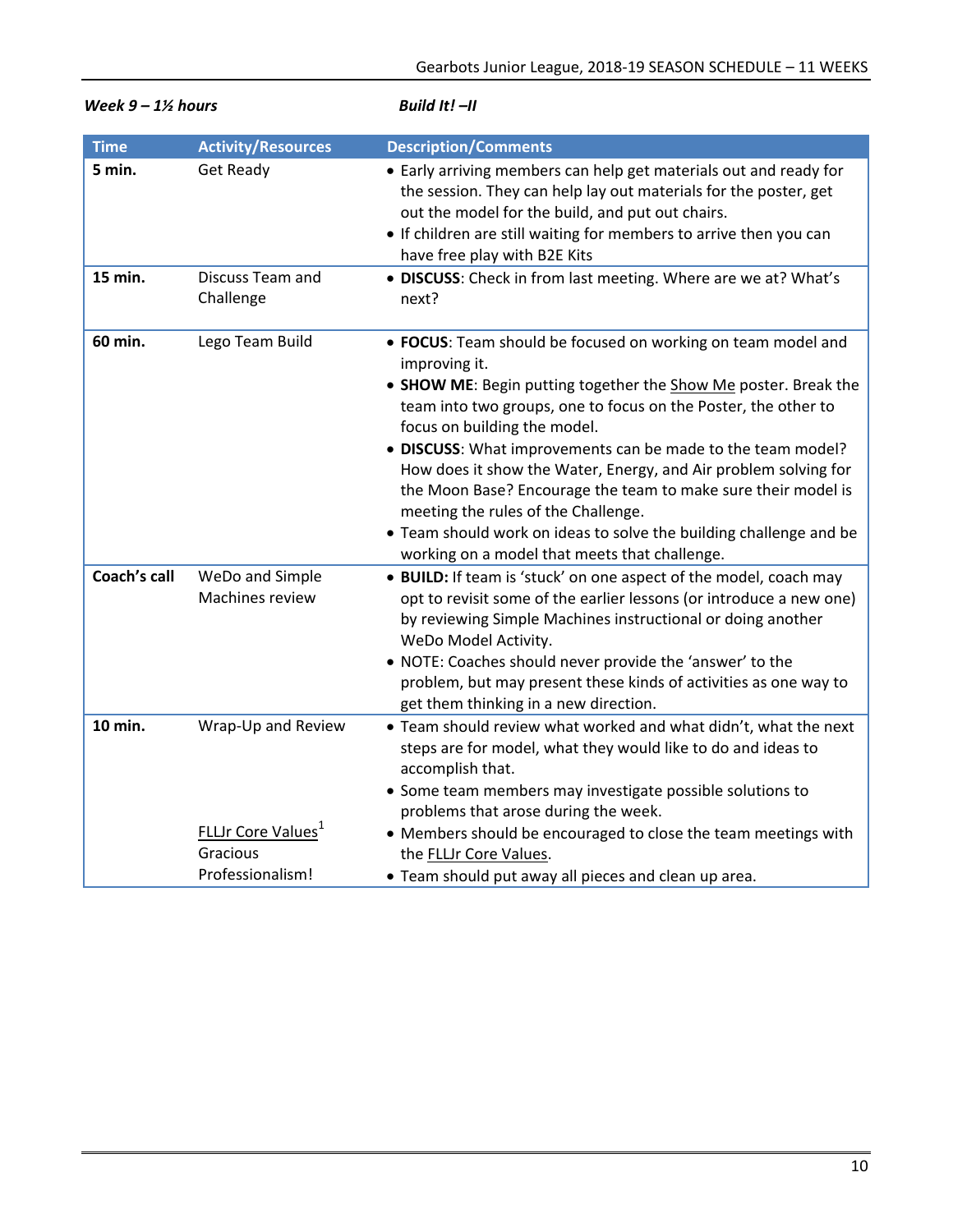| UVCCK 10 – 1/2 IIUUI 3 |                                                                                      | $v$ rup $v$ p $-$ r                                                                                                                                                                                                                                                                                                                                                                                                          |  |
|------------------------|--------------------------------------------------------------------------------------|------------------------------------------------------------------------------------------------------------------------------------------------------------------------------------------------------------------------------------------------------------------------------------------------------------------------------------------------------------------------------------------------------------------------------|--|
| <b>Time</b>            | <b>Activity/Resources</b>                                                            | <b>Description/Comments</b>                                                                                                                                                                                                                                                                                                                                                                                                  |  |
| 5 min.                 | <b>Get Ready</b>                                                                     | • Early arriving members can help get materials out and ready for<br>the session. They can help lay out materials for the poster, get<br>out the model for the build, and put out chairs.                                                                                                                                                                                                                                    |  |
| 25 min.                | Discuss Team and<br>Challenge                                                        | • DISCUSS: Check in from last meeting. Where are we at? What's<br>next?<br>• SHOW ME: You should now do the final assembly of the Show Me<br>poster                                                                                                                                                                                                                                                                          |  |
|                        | Make Your Show Me<br>Poster <sup>38</sup>                                            | • READ: "Make Your Show Me Poster" and help guide the team in<br>the final assembly. Half the team can work on the poster while<br>the other half works on the model, then they can switch.                                                                                                                                                                                                                                  |  |
| 50 min.                | Lego Team Build                                                                      | • FOCUS: Continue working on team model.<br>• BUILD: Team should be wrapping up model and resolving final<br>complex issues. Does the model move? Did they program using<br>the computer, or only use the battery box?<br>• PREPARE: Teams should be thinking about the District Meet and<br>what it will be like at the competition. They should practice with<br>their models and be prepared to talk about their posters. |  |
| <b>Coach's call</b>    | WeDo and Simple<br>Machines review                                                   | • SHARE: If team is 'stuck' on one aspect of the model, coach may<br>opt to revisit some of the earlier lessons (or introduce a new one)<br>by reviewing Simple Machines instructional or doing another<br>WeDo Model Activity.<br>. NOTE: Coaches should never provide the 'answer' to the<br>problem, but may present these kinds of activities as one way to<br>get them thinking in a new direction.                     |  |
| 10 min.                | Wrap-Up and Review<br>FLLJr Core Values <sup>1</sup><br>Gracious<br>Professionalism! | . Team should review what worked and what didn't, what the next<br>steps are for model, what they would like to do and ideas to<br>accomplish that.<br>• Some team members may investigate possible solutions to<br>problems that arose during the week.<br>• Members should be encouraged to close the team meetings with<br>the FLLJr Core Values.<br>• Team should put away all pieces and clean up area.                 |  |

*Week 10 – 1½ hours Wrap Up –I* 

<sup>&</sup>lt;sup>38</sup> 2018-19 MISSION MOON Coaches' Guide, 2018-2019 FLLJr MISSION MOON Challenge, Make Your *Show Me* Poster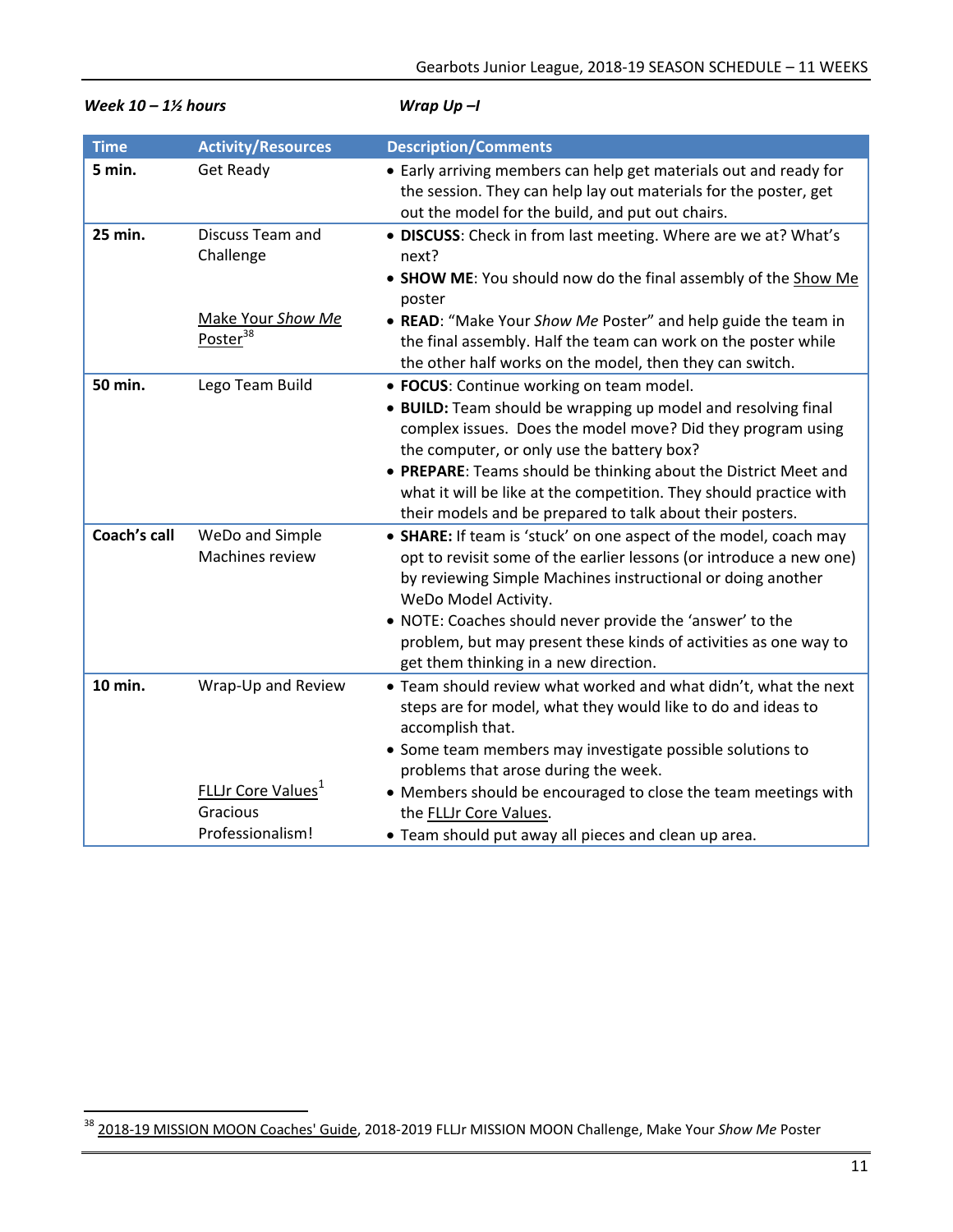| week $II - I/2$ nours |                                                                               | wrap Up-II                                                                                                                                                                                                                                                                                                                                                                                                                                                                                                                                                                                                                                                                                                                                                                                                                                                                                                                                                                                                                                                                                                                                                                                                                                                                                                                                                                                                                                |
|-----------------------|-------------------------------------------------------------------------------|-------------------------------------------------------------------------------------------------------------------------------------------------------------------------------------------------------------------------------------------------------------------------------------------------------------------------------------------------------------------------------------------------------------------------------------------------------------------------------------------------------------------------------------------------------------------------------------------------------------------------------------------------------------------------------------------------------------------------------------------------------------------------------------------------------------------------------------------------------------------------------------------------------------------------------------------------------------------------------------------------------------------------------------------------------------------------------------------------------------------------------------------------------------------------------------------------------------------------------------------------------------------------------------------------------------------------------------------------------------------------------------------------------------------------------------------|
| <b>Time</b>           | <b>Activity/Resources</b>                                                     | <b>Description/Comments</b>                                                                                                                                                                                                                                                                                                                                                                                                                                                                                                                                                                                                                                                                                                                                                                                                                                                                                                                                                                                                                                                                                                                                                                                                                                                                                                                                                                                                               |
| 5 min.                | <b>Get Ready</b>                                                              | • Early arriving members can help get materials out and ready for<br>the session. They can help lay out materials for the poster, get<br>out the model for the build, and put out chairs.                                                                                                                                                                                                                                                                                                                                                                                                                                                                                                                                                                                                                                                                                                                                                                                                                                                                                                                                                                                                                                                                                                                                                                                                                                                 |
| 15 min.               | Discuss Team and<br>Challenge2018-19<br><b>MISSION MOON</b><br>Coaches' Guide | • SHOW ME: Complete "Show me" poster, if not completed in<br><b>Week 10.</b><br>• DISCUSS: Check in from last meeting: Where are we at? What's<br>next?                                                                                                                                                                                                                                                                                                                                                                                                                                                                                                                                                                                                                                                                                                                                                                                                                                                                                                                                                                                                                                                                                                                                                                                                                                                                                   |
| 55 min.               | Lego Team Build<br><b>Practice Presentation</b><br>Questions <sup>39</sup>    | · FOCUS: Finish team challenge model.<br>• PREPARE: Teams should be prepared for the District Meet and<br>what it will be like at the competition. They should practice with<br>their models and be prepared to talk about their posters.<br>• DISCUSS: The whole project and the answers to the questions are<br>equally important. Help your team members prepare to present<br>their research and model with the following suggestions:<br>• Ask team members to gather around their completed poster and<br>ask questions as if you were the Reviewer. Ask the team<br>members to take turns presenting. Also allow them to play the<br>role of Reviewer. Whoever is the reviewer can write and ask their<br>own questions or choose from the ones listed in the Practice<br>Presentation Questions.<br>• Give feedback on team members' answers and ask them to<br>evaluate their responses. Ask them to make the appropriate<br>changes to prepare for the District Meet.<br>• HINT: Encourage team members to think about how to make their<br>presentation stand out to Reviewers and/or other audience<br>members.<br>• Continue to have your team members practice their presentation<br>skills. Prepare them for success by encouraging them to practice<br>their presentation at home, too.<br>• SHARE: Directions to the District Meet and double check with<br>parents to make sure they know what time they should arrive. |
| 15 min.               | Wrap-Up and Review                                                            | • Coach should wrap up successful season<br>• Members should be encouraged to close the team meeting and                                                                                                                                                                                                                                                                                                                                                                                                                                                                                                                                                                                                                                                                                                                                                                                                                                                                                                                                                                                                                                                                                                                                                                                                                                                                                                                                  |
|                       | <b>FLLJr Core Values</b> <sup>1</sup><br>Gracious<br>Professionalism!         | season with the FLLJr Core Values.<br>• Team should put away all pieces and clean up area.                                                                                                                                                                                                                                                                                                                                                                                                                                                                                                                                                                                                                                                                                                                                                                                                                                                                                                                                                                                                                                                                                                                                                                                                                                                                                                                                                |

*Week 11 – 1½ hours Wrap Up–II* 

**Kit Turn In:** Kits should be sorted and inventoried. After the end of the season there will be two kit turn in days to be held in Windham and Saco where coaches can stop in to sort, inventory, and restock kits. Kits will need to be returned by the second of these turn in days.

 <sup>39</sup> 2018-19 MISSION MOON Coaches' Guide, 2018-2019 FLLJr MISSION MOON Challenge, Practice Presentation Questions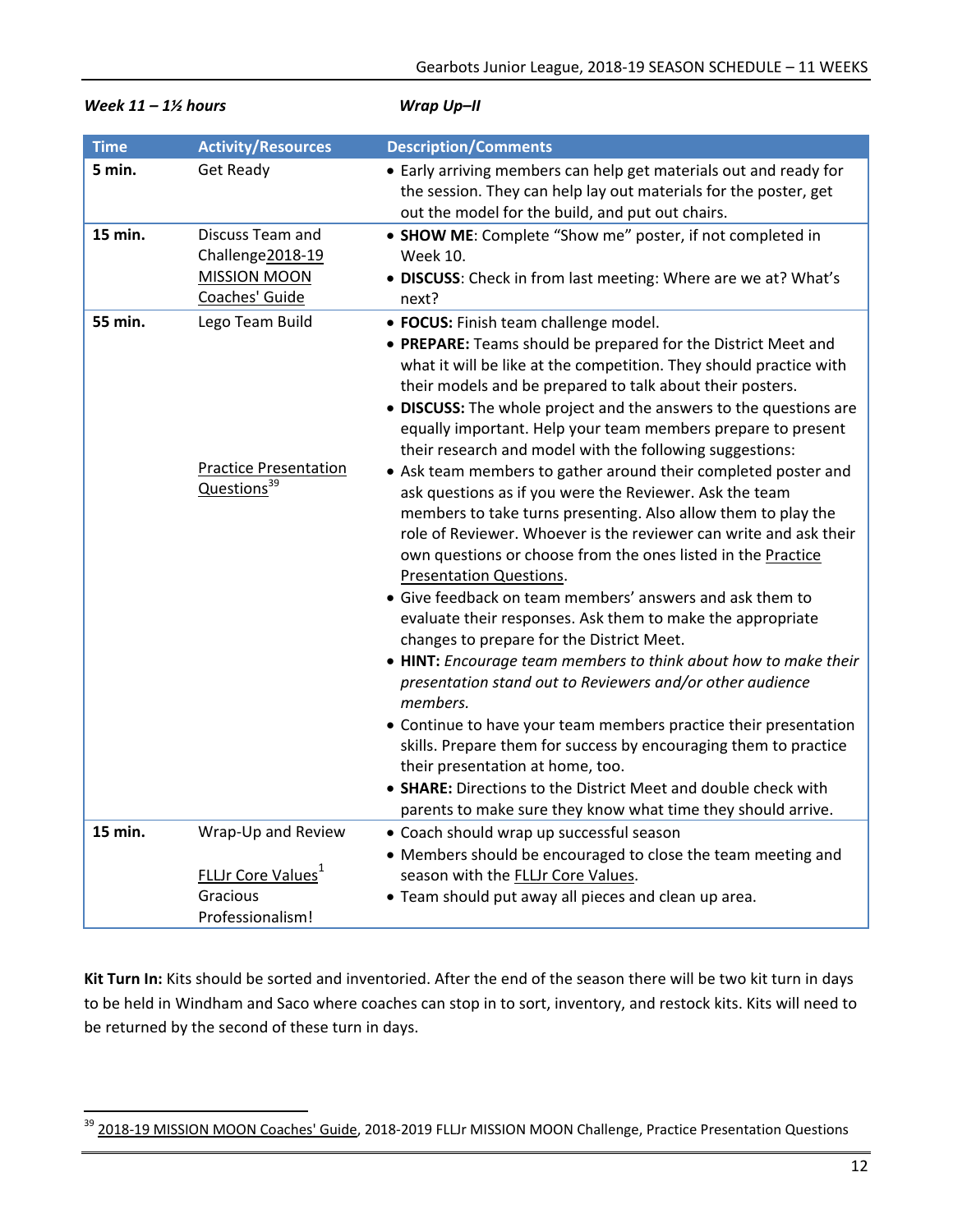| If you've covered the Simple<br><b>Machine Instructional (during any</b><br>session) for:        | Then you can choose to cover<br>the following "Getting Started"<br><sup>40</sup> topics: | <b>Suggestions for WeDo Model</b><br>Activities <sup>41</sup> after "Getting Started"<br>activities: |  |
|--------------------------------------------------------------------------------------------------|------------------------------------------------------------------------------------------|------------------------------------------------------------------------------------------------------|--|
| Wheel and Axle                                                                                   | 1. Motor and Axle                                                                        | (any with motor)                                                                                     |  |
| Gears                                                                                            | 2. Gears<br>3. Idler Gear<br>4. Gearing Down<br>5. Gearing Up                            | Roaring Lion (5)                                                                                     |  |
| Pulleys                                                                                          | 7. Pulleys and Belt<br>8. Crossed Belt<br>9. Decrease Speed<br>10. Increase speed        | Dancing Birds (1)<br>$-0r-$<br>Hungry Alligator (4)<br>$-0r-$<br>Giant Escape (11)                   |  |
| Levers                                                                                           | 14. Cam<br>15. Lever                                                                     | Kicker (7)<br>$-0r-$<br>Drumming Monkey (3)<br>$-0r-$<br>Cheerful Fans (9)                           |  |
| Wedges (A wedge is a type of inclined plane. There is no LEGO supplied instruction for a wedge.) |                                                                                          |                                                                                                      |  |
|                                                                                                  |                                                                                          |                                                                                                      |  |

## **Simple Machine Instructionals, WeDo Getting Started Topics, and Model Activities**

| Inclined Plane | 6. Tilt Sensor                  | Sailboat Storm (12)                           |
|----------------|---------------------------------|-----------------------------------------------|
| Screw          | 12. Crown Gear<br>13. Worm Gear | Smart Spinner (2)<br>-or-<br>Roaring Lion (5) |

NOTE: You are not expected to cover all of the "Getting Started" topics or the WeDo model Activities. This table is intended as a guide to help you choose which ones to cover in your week by week sessions.

In the WeDo Software, click the Yellow Brick to access the Getting Started topics as well as model Activities.



<sup>&</sup>lt;sup>40</sup> WeDo Getting Started topics are available within the WeDo software on your SMGearbots provided laptop.<br><sup>41</sup> WeDo Model Activities are available within the WeDo software on your SMGearbots provided laptop.